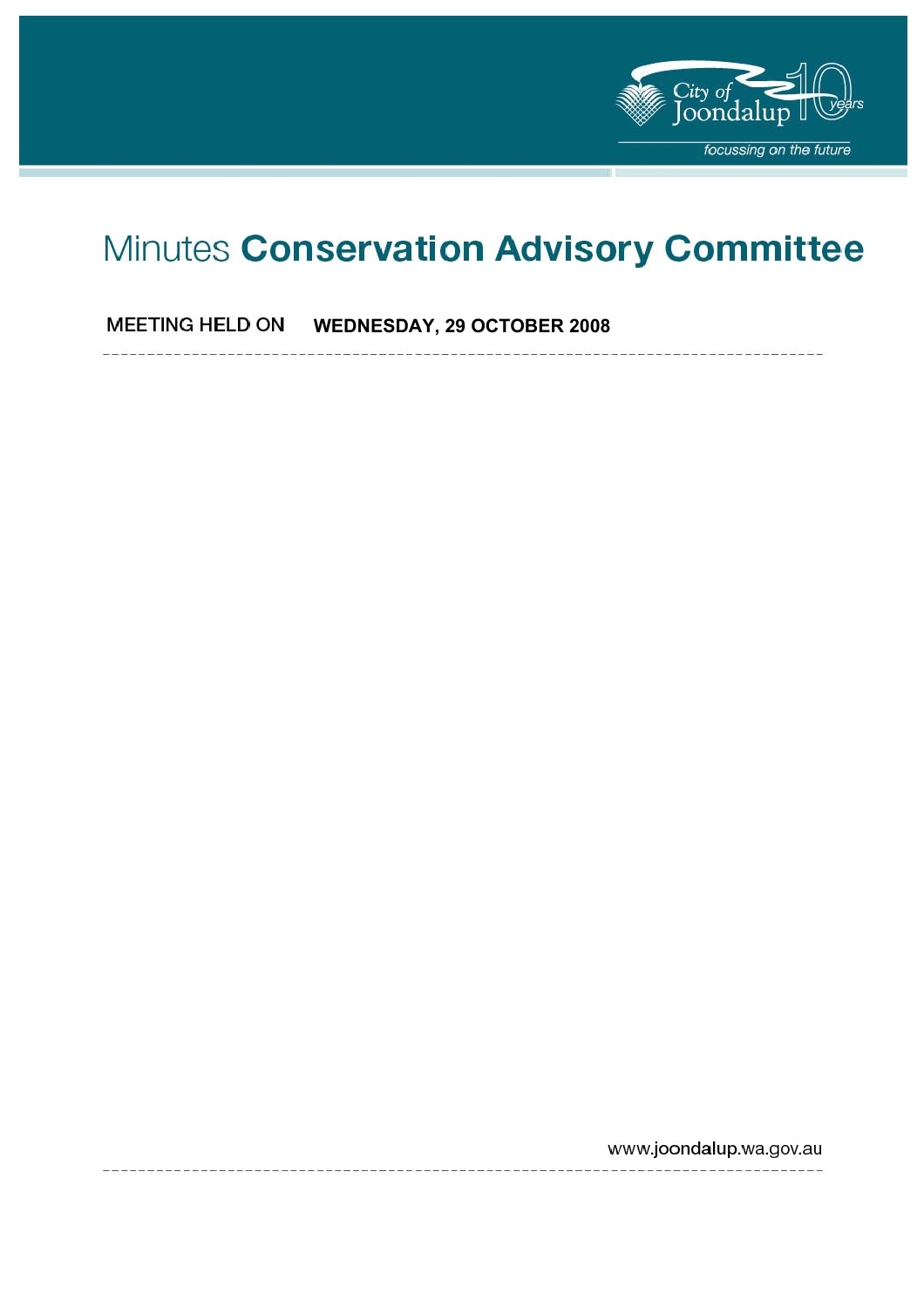### **MINUTES OF THE CONSERVATION ADVISORY COMMITTEE MEETING HELD IN CONFERENCE ROOM 2, JOONDALUP CIVIC CENTRE, BOAS AVENUE, JOONDALUP ON WEDNESDAY, 29 OCTOBER 2008.**

# **ATTENDANCE**

# **Committee Members:**

| Cr Mike Norman        | <b>Presiding Person</b>                              |
|-----------------------|------------------------------------------------------|
| Cr Fiona Diaz         |                                                      |
| Mr John Chester       | Community Representative absent 2039 hrs to 2041 hrs |
| Mrs Marilyn Zakrevsky | <b>Community Representative</b>                      |
| Ms Suzi Greenway      | <b>Community Representative</b>                      |
| Mr Barry Fitzsimmons  | <b>Community Representative</b>                      |
| Dr Marjorie Apthorpe  | <b>Community Representative</b>                      |
| Mr Tim Argus          | <b>Community Representative</b>                      |
| Mr Steve Magyar       | <b>Community Representative</b>                      |
| Mr Gary Tate          | <b>Community Representative</b>                      |
| Ms Dorothy Lullfitz   | <b>Community Representative</b>                      |
| Officers:             |                                                      |

# **Officers:**

| Mr Martyn Glover   | Director, Infrastructure Services |
|--------------------|-----------------------------------|
| Mr Keith Armstrong | <b>Conservation Officer</b>       |
| Mrs Jill Hewison   | <b>Administrative Secretary</b>   |

# **DECLARATION OF OPENING**

The Presiding Person declared the meeting open at 1818 hrs.

# **APOLOGIES/LEAVE OF ABSENCE**

# **Apology:**

Cr Marie Macdonald

# **Leave of Absence:**

Cr Sue Hart 28 October 2008 to 5 November 2008 inclusive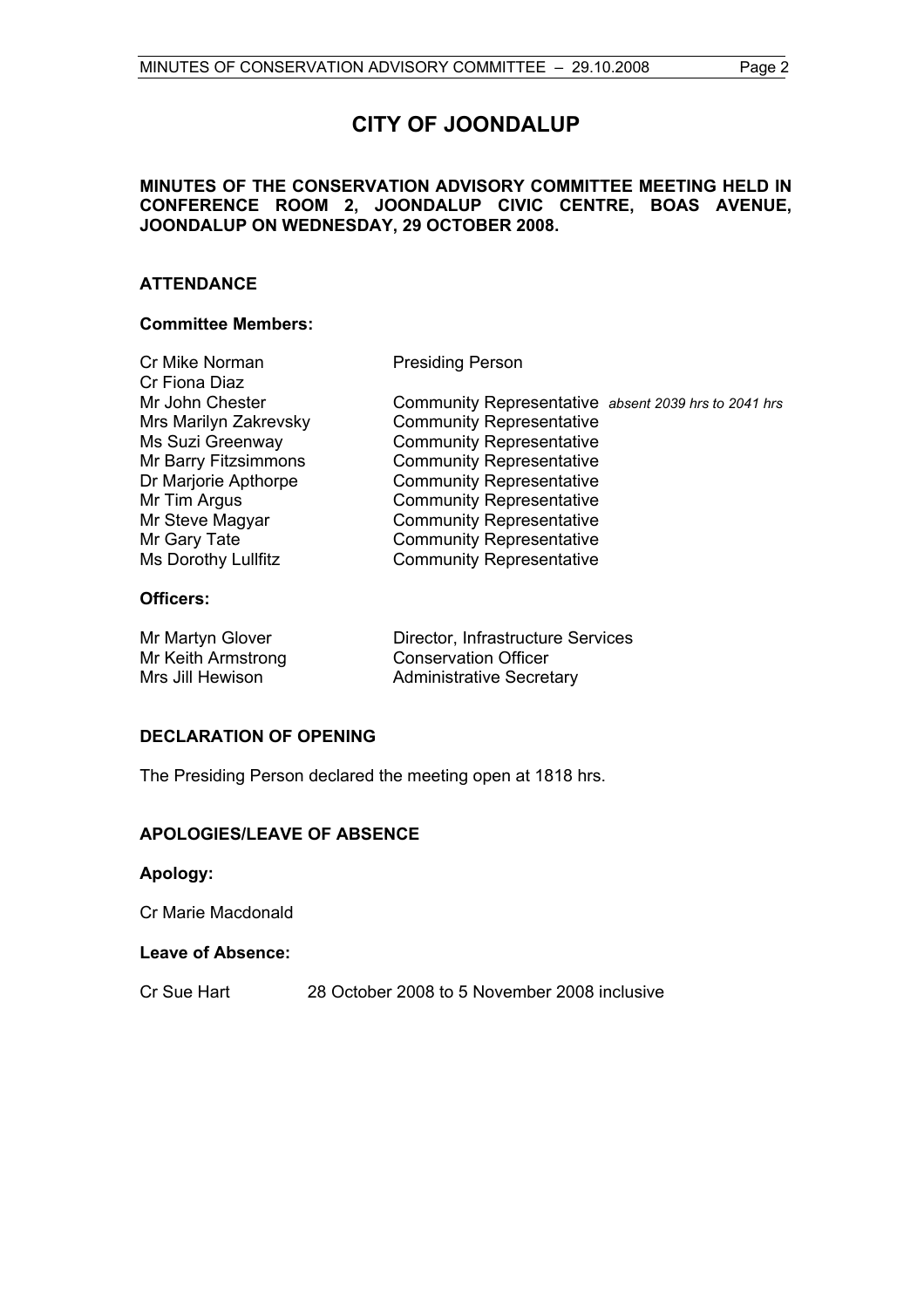#### **CONFIRMATION OF MINUTES**

# MINUTES OF THE CONSERVATION ADVISORY COMMITTEE MEETING HELD ON 27 AUGUST 2008

**MOVED Mr John Chester SECONDED Ms Suzi Greenway that the minutes of the meeting of the Conservation Advisory Committee held on 27 August 2008 be confirmed as a true and correct record.** 

#### The Motion was Put and **CARRIED** (11/0)

**In favour of the motion:** Crs Norman & Diaz, Mr Chester, Mrs Zakrevsky, Ms Greenway, Mr Fitzsimmons, Dr Apthorpe, Mr Argus, Mr Magyar, Mr Tate & Ms Lullfitz

#### **ANNOUNCEMENTS BY THE PRESIDING PERSON WITHOUT DISCUSSION**

The Presiding Person gave the following presentations:

- The Durban Presentation Biodiversity Strategy and Planning (Appendices 1, 2 & 3 Refer);
- Biodiversity attractions and values of the City of Joondalup (Appendix 4 Refers);
- Landcare Finalist Presentation 2008 Joondalup Community Coast Care Forum (Appendix 5 Refers)

The Presiding Person gave an overview of a new website, which is still being developed, however which may be of interest to Committee members, this being www.porteouspark.org.au.

The Presiding Person referred to signposting which is currently displayed in Gumblossom Reserve where a flowering species for each month is displayed which could perhaps be considered within the City of Joondalup. (Appendix 6 Refers).

#### **DECLARATIONS OF INTEREST**

Nil.

#### **IDENTIFICATION OF MATTERS FOR WHICH THE MEETING MAY SIT BEHIND CLOSED DOORS**

Nil.

# **PETITIONS AND DEPUTATIONS**

Nil.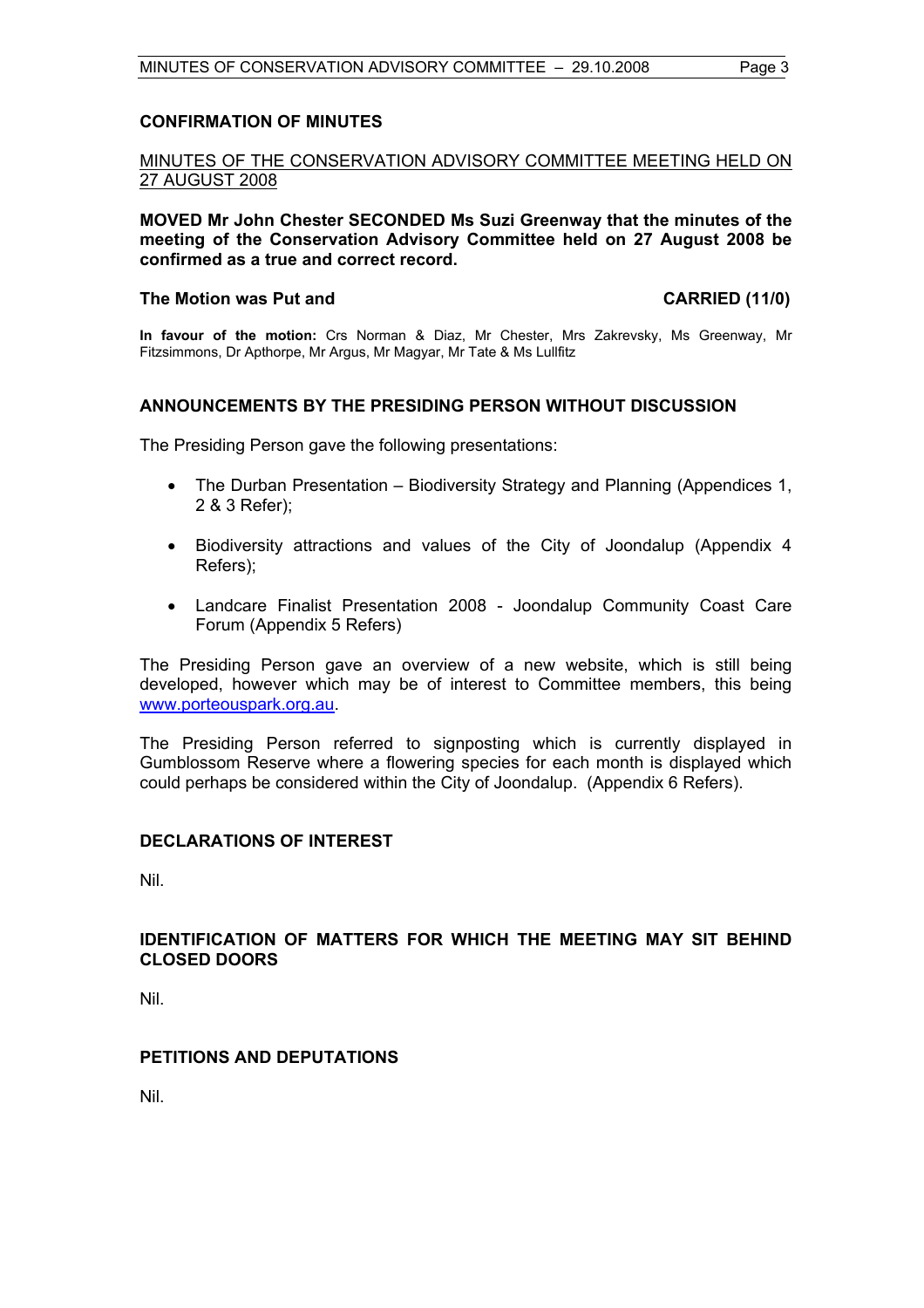# **REPORTS**

# **ITEM 1 CONSERVATION ADVISORY COMMITTEE - PROPOSED MEETING DATES FOR 2009 - [00906]**

| WARD: | All |
|-------|-----|
|       |     |

| <b>RESPONSIBLE</b> | Mr Martyn Glover        |
|--------------------|-------------------------|
| <b>DIRECTOR:</b>   | Infrastructure Services |

#### **PURPOSE / EXECUTIVE SUMMARY**

The purpose of this report is for the Conservation Advisory Committee (CAC) to set meeting dates for 2009.

#### **BACKGROUND**

At its meeting on 20 November Council 2007 Council agreed to:

- "2 (a) ESTABLISH the Conservation Advisory Committee to:
	- $\triangleright$  To make recommendations to Council for the conservation of the City of Joondalup's natural biodiversity.
	- $\triangleright$  To provide strategic input and when requested advice on issues relating to the conservation and management of the City's natural biodiversity.
	- $\triangleright$  To promote partnerships between Council and the community to protect the City of Joondalup's natural biodiversity as contained within its various natural areas (bushland, wetlands and coastal environment)."

Terms of Reference for the Conservation Advisory Committee can be found in Attachment 1.

#### **DETAILS**

CAC Meetings will generally be held every two months in accordance with Council's decision on a Wednesday evening commencing at 6pm. Meetings will be held in the City of Joondalup Civic Centre Conference Rooms.

The proposed meeting schedule is until the 2009 Election. The Local Government Act specifies that all Committees of the Council are disbanded on the Ordinary Election Date.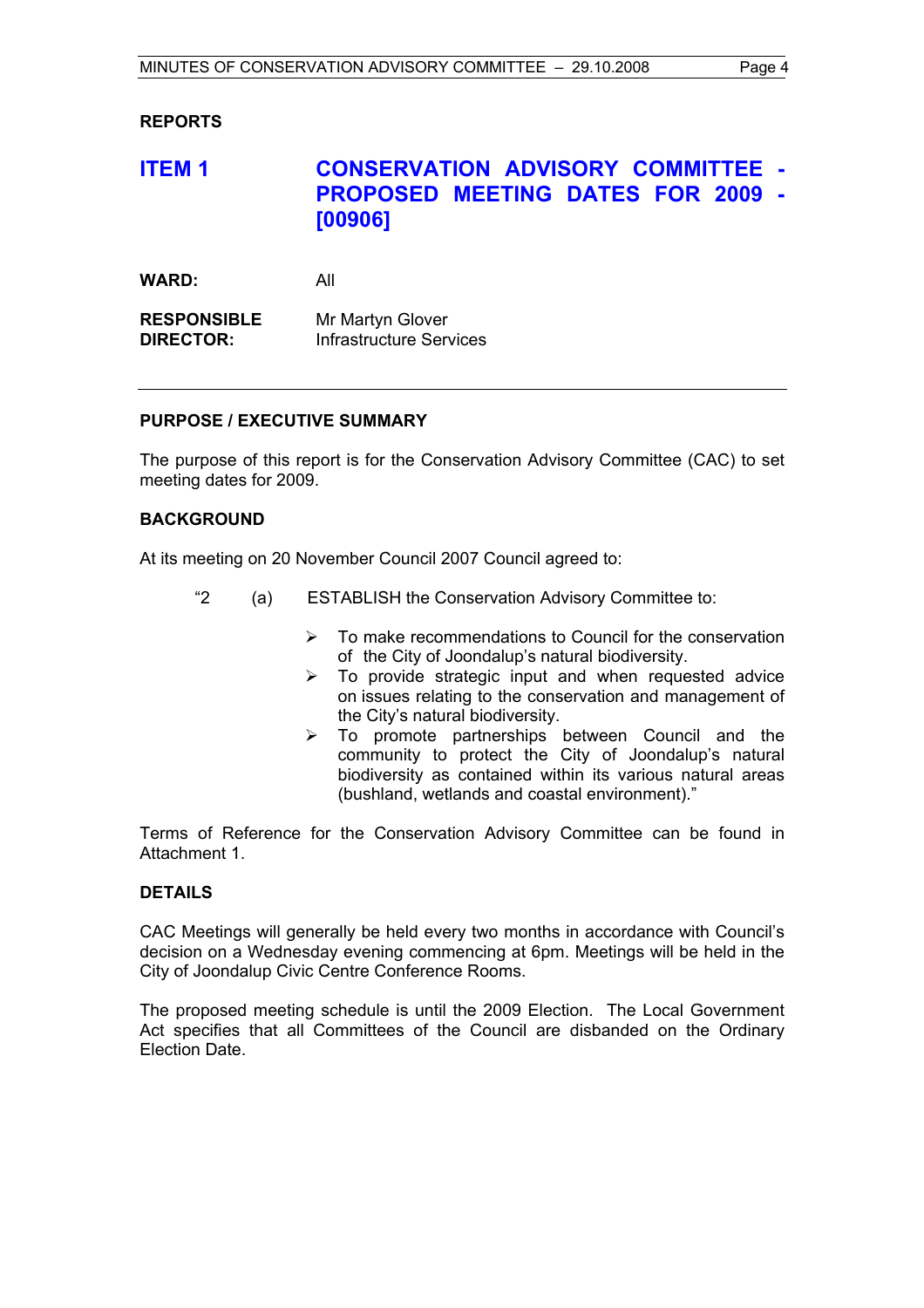Proposed dates are as follows:

- Wednesday, 25 February 2009
- Wednesday, 28 April 2009
- Wednesday, 24 June 2009
- Wednesday, 25 August 2009

# **Link to Strategic Plan:**

Objective:

2.1 To ensure that the City's natural environmental assets are preserved, rehabilitated and maintained.

# Outcome:

The City's natural environmental assets are preserved for future generations.

Objective:

2.2 To engage proactively with the community and other relevant organisations in the preservation of the City's natural environmental assets.

# **Legislation – Statutory Provisions:**

Not Applicable.

# **Risk Management considerations:**

Not Applicable.

# **Financial/Budget Implications:**

Not Applicable.

# **Policy implications:**

Not Applicable.

# **Regional Significance:**

Not Applicable.

# **Sustainability implications:**

The Conservation Advisory Committee will address and discuss conservation issues at their bi-monthly meetings.

# **Consultation:**

Not Applicable.

# **COMMENT**

Nil.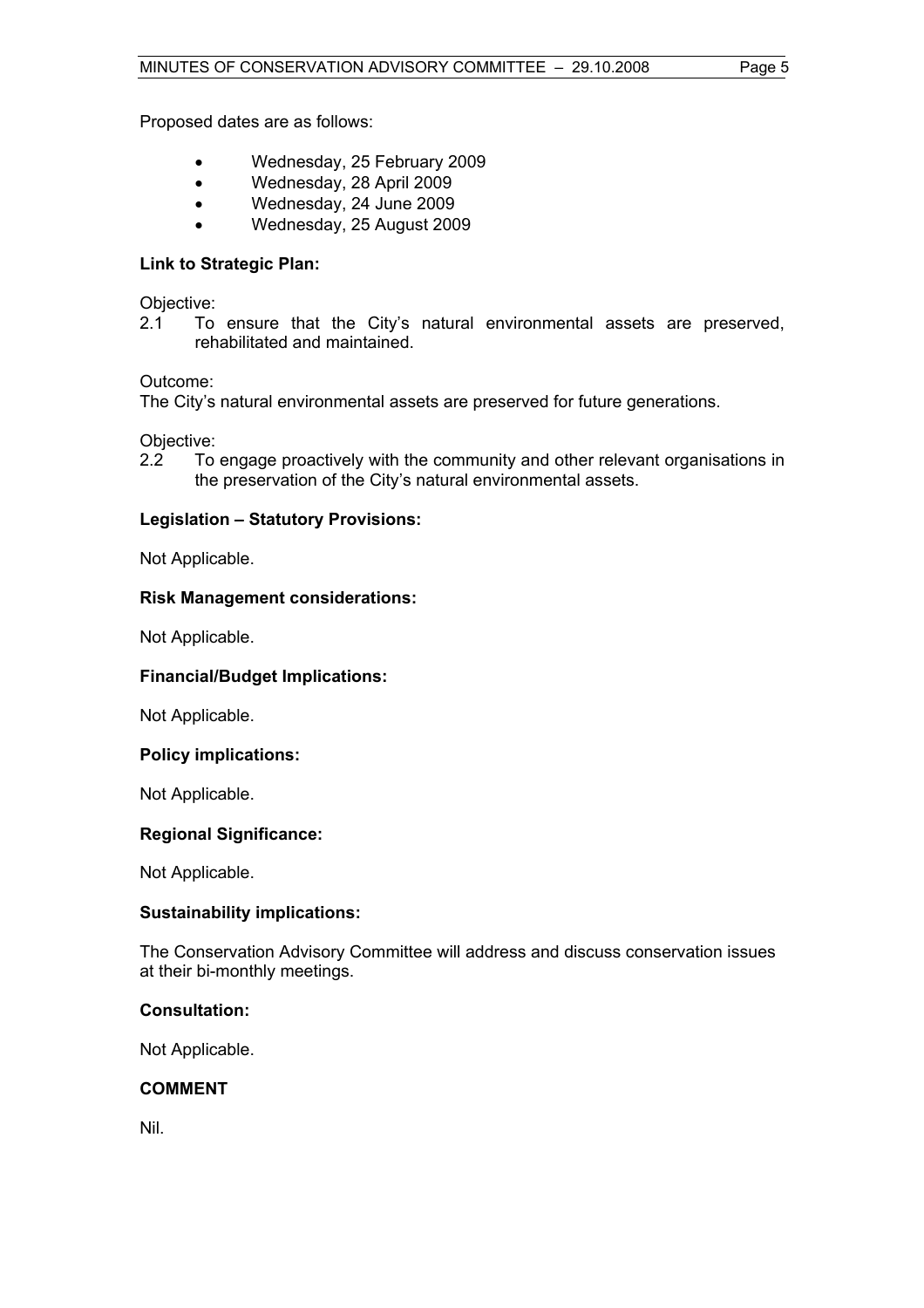#### **ATTACHMENTS**

Attachment 1 Conservation Advisory Committee Terms of Reference

#### **VOTING REQUIREMENTS**

Simple Majority.

**MOVED Cr Norman, SECONDED Mr Fitzsimmons that the Conservation Advisory Committee SETS the following 2009 meeting dates to be held at 6pm in the Joondalup Civic Centre, Boas Avenue, Joondalup:** 

> **Wednesday, 25 February 2009 Wednesday, 28 April 2009 Wednesday, 24 June 2009 Wednesday, 25 August 2009**

Discussion ensued.

#### The Motion was Put and **CARRIED** (11/0)

**In favour of the motion:** Crs Norman & Diaz, Mr Chester, Mrs Zakrevsky, Ms Greenway, Mr Fitzsimmons, Dr Apthorpe, Mr Argus, Mr Magyar, Mr Tate & Ms Lullfitz

# **ITEM 2 NATURAL AREAS MANAGEMENT PLANNING - [23569]**

**WARD:** All

**RESPONSIBLE** Mr Martyn Glover **DIRECTOR:** Infrastructure Services

# **PURPOSE/ EXECUTIVE SUMMARY**

To present the report entitled Natural Areas Management Planning (CJ187-09/08) to the Conservation Advisory Committee for information and advice.

# **BACKGROUND**

At the Conservation Advisory Committee meeting held on 23 April 2008 it was requested that a report be provided on Small Reserve Bushland Management**.** Due to the Council's recent resolution in relation to reports requested by Advisory Committees, which was that reports be considered by Council in the first instance, this report was submitted to Council on 2 September 2008 for its consideration.

# **DETAILS**

At its meeting held on 2 September 2008 Council was presented with the report CJ187-09/08 Natural Areas Management Planning and resolved as follows:

"2 REFERS Report CJ187-09/08 to the Conservation Advisory Committee for its information and advice."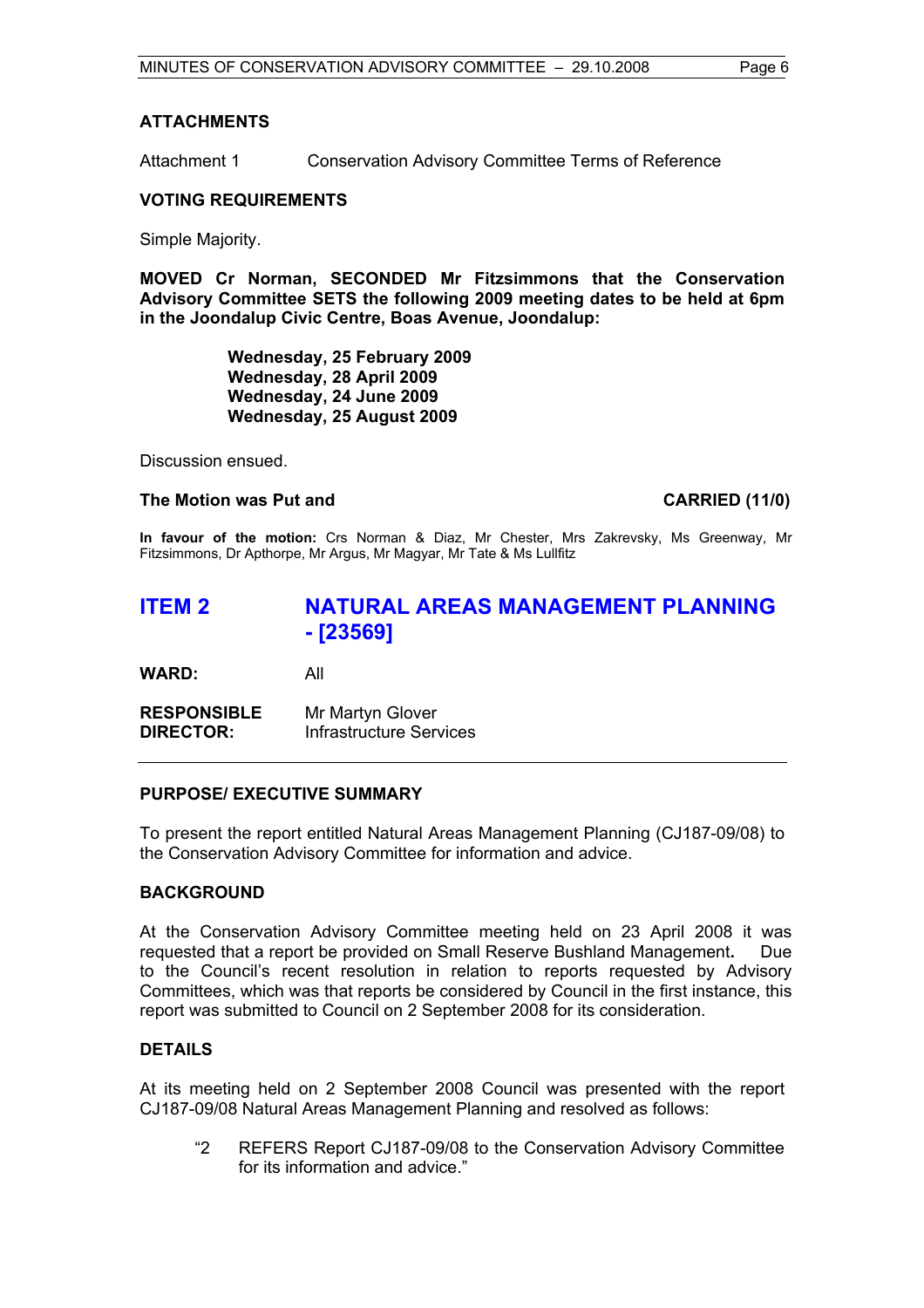### **ATTACHMENTS**

Attachment 1 CJ187-09/08 - Natural Areas Management Planning

### **VOTING REQUIREMENTS**

Simple Majority.

#### **OFFICER'S RECOMMENDATION**

That the Conservation Advisory Committee RECEIVES Report CJ187-09/08 - Natural Areas Management Planning forming Attachment 1 to this Report and provides advice to Council on its subject matter.

#### **MOVED Mr Chester SECONDED Mr Magyar that the Conservation Advisory Committee:**

- **1 RECEIVES Report CJ187-09/08 Natural Areas Management Planning;**
- **2 PROVIDES the following advice to Council:** 
	- **The Conservation Advisory Committee wishes to express its serious concern that the biodiversity of the City's natural areas is under threat from widespread weed infestation and requests that the Council gives urgent consideration to increase its natural areas budget specifically for weed control of areas involving Friends Groups including:** 
		- **Carnaby Reserve**
		- **Craigie Open Space**
		- **Gunida Park**
		- **Harman Park**
		- **Hepburn Conservation Area**
		- **Iluka Foreshare Reserve**
		- **Korella Park**
		- **Maritana Park**
		- **Mullaloo Beach Foreshore**
		- **Periwinkle Park**
		- **Porteous Park**
		- **Robin Park**
		- **Sorrento Foreshore**
		- **Warwick Open Space**

Discussion ensued.

*Mr Chester left the Room at 2039 hrs and returned at 2041 hrs.* 

### **The Motion was Put and CARRIED (11/0)**

**In favour of the motion:** Crs Norman & Diaz, Mr Chester, Mrs Zakrevsky, Ms Greenway, Mr Fitzsimmons, Dr Apthorpe, Mr Argus, Mr Magyar, Mr Tate & Ms Lullfitz

*Appendix 1 refers*